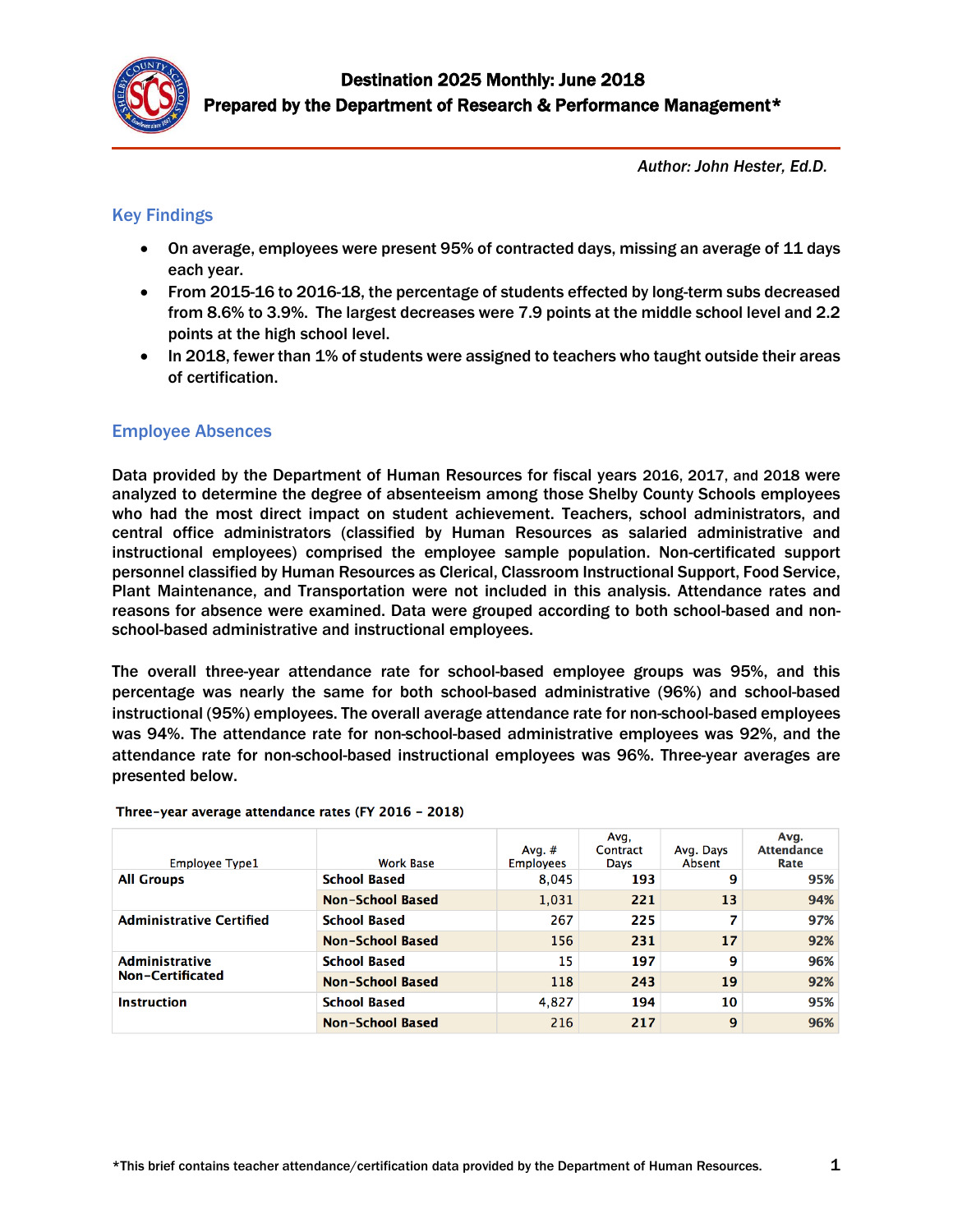

When examining attendance rates over time for both school-based and non-school-based employees, attendance has remained relatively flat since FY2015 and has ranged from 93% to 96%.



The most frequent reasons for absence for all groups in 2018 were illness (68%), Board-approved absences (9%), and vacation (8%). The graph below shows the comparison of school-based to nonschool-based employees. Sick days were the most frequent reason for absences for both schoolbased employees (71%) and non-school based employees (47%). Note that medical leave of absence was not presented as a separate reason for absence in Human Resources data. Sick days may reflect some employees on medical leave.

|              |                          |        | 2017   |        |       | 2018   |        |
|--------------|--------------------------|--------|--------|--------|-------|--------|--------|
| School       | <b>SICK</b>              |        |        | 67.15% |       |        | 71.36% |
| <b>Based</b> | <b>Vacation</b>          | 3.23%  |        |        | 3.13% |        |        |
|              | <b>Board Approved</b>    | 12.50% |        |        | 9.84% |        |        |
|              | <b>Personal</b>          | 7.07%  |        |        | 6.77% |        |        |
|              | <b>Professional Day</b>  | 7.58%  |        |        | 6.57% |        |        |
|              | <b>Unpaid Absence</b>    | 0.97%  |        |        | 0.68% |        |        |
|              | <b>Jury Duty</b>         | 0.69%  |        |        | 0.52% |        |        |
|              | On-Job Injury            | 0.64%  |        |        | 0.84% |        |        |
|              | <b>Military</b>          | 0.14%  |        |        | 0.22% |        |        |
|              | <b>Religious Holiday</b> | 0.03%  |        |        | 0.05% |        |        |
|              | <b>Legislative Leave</b> | 0.00%  |        |        | 0.02% |        |        |
| Non-School   | <b>SICK</b>              |        | 44.13% |        |       | 46.53% |        |
| <b>Based</b> | <b>Vacation</b>          |        | 41.07% |        |       | 40.67% |        |
|              | <b>Board Approved</b>    | 7.34%  |        |        | 6.64% |        |        |
|              | <b>Personal</b>          | 3.03%  |        |        | 2.52% |        |        |
|              | <b>Professional Day</b>  | 2.76%  |        |        | 1.70% |        |        |
|              | <b>Unpaid Absence</b>    | 0.58%  |        |        | 0.71% |        |        |
|              | <b>Jury Duty</b>         | 0.26%  |        |        | 0.47% |        |        |
|              | On-Job Injury            | 0.78%  |        |        | 0.60% |        |        |
|              | <b>Military</b>          | 0.05%  |        |        | 0.01% |        |        |
|              | <b>Legislative Leave</b> |        |        |        | 0.15% |        |        |

#### **Employee Absences by Reason**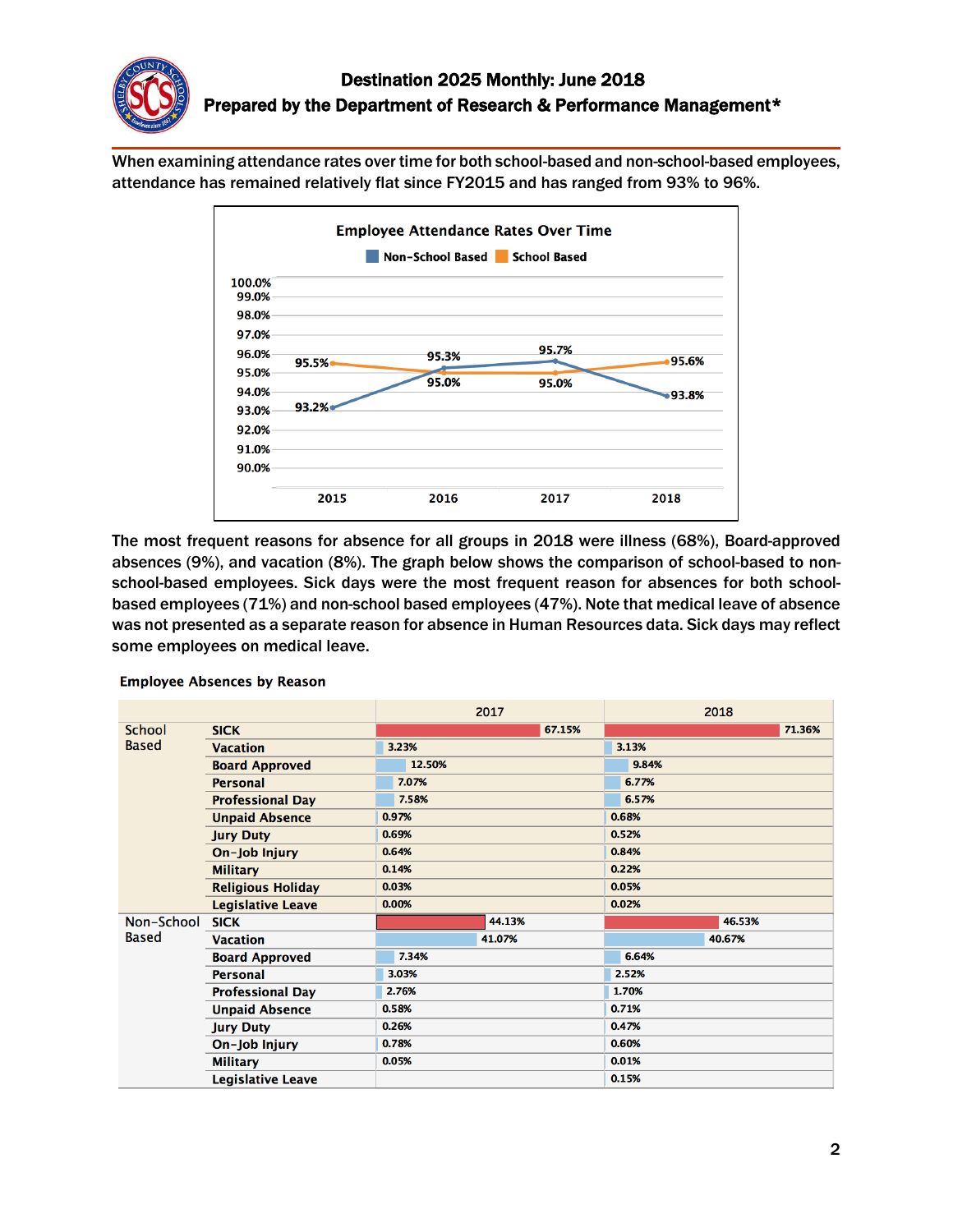

## Destination 2025 Monthly: June 2018 Prepared by the Department of Research & Performance Management\*

In 2018, the percentage of employees who missed more than 10 days increased for each group, and 33% percent of all employees missed an average of more than 10 days across all absence types. Comparison by employee type revealed that 70% of Administrative Non-Certificated employees, 50% of Administrative Certified employees, and 32% of Instructional employees were absent more than 10 days. This is an expected trend given that most school-based staff including teachers do not have vacation days while year-round full-time employees do earn vacation time and have additional contracted days that could contribute to a higher number of absences.



Given the varying number of contracted days and approved absence types for different employee groups, the chart that follows shows how many employees may be at risk for absenteeism based on the percentage of sick days taken during the year. A notable change in 2018 is a five-point decrease in the number of school based employees who missed 5-10 days due to illness. However, the employees in this group should be considered at risk on an individual, case-by-case basis, as some may be on medical leave or have other extenuating circumstances that have contributed to their absences due to illness.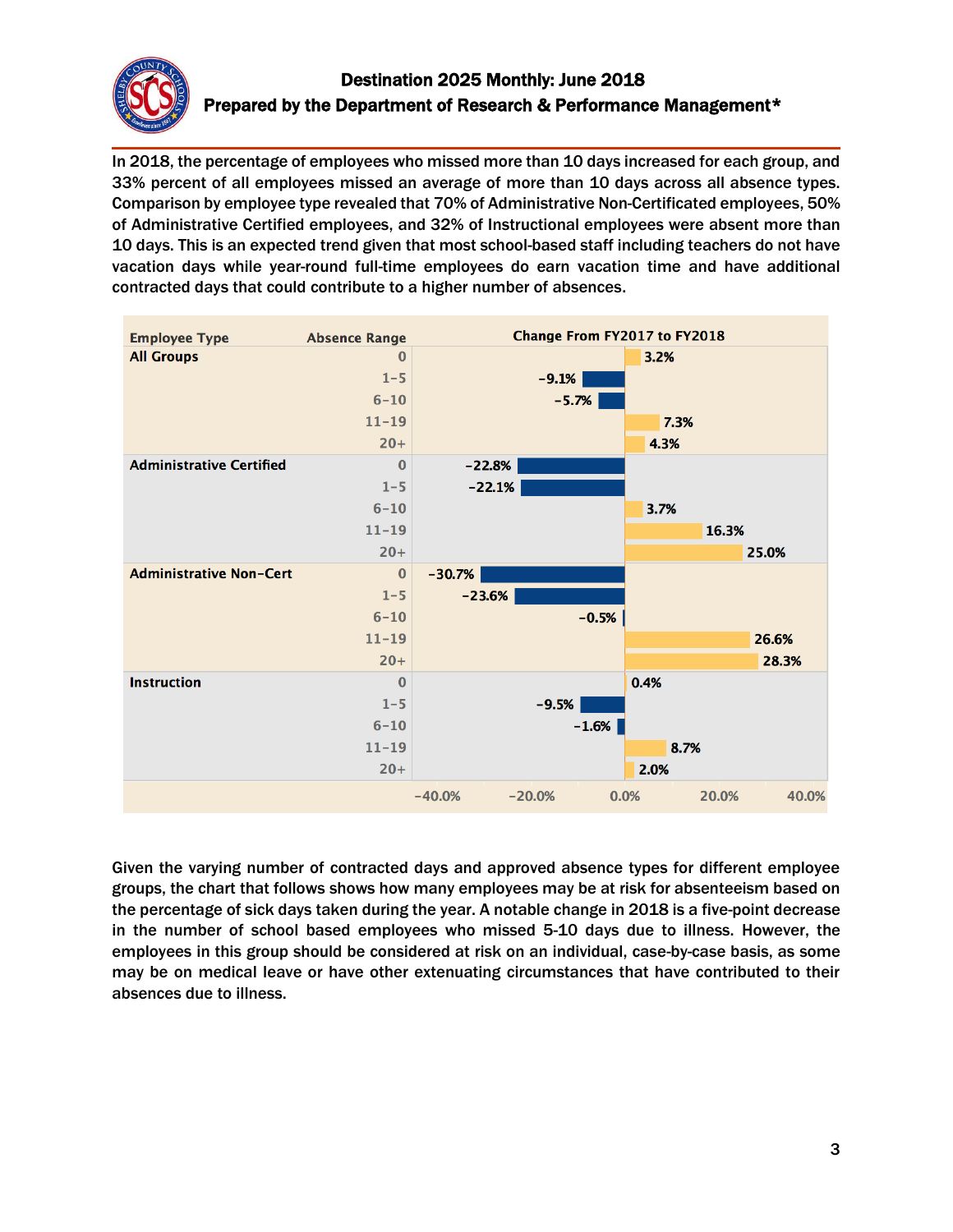



#### **Employees Taking Significant Sick Time**

#### Long-term Substitutes

Long-term substitute positions for regular classroom teachers were included in this analysis. Charter schools were excluded because teacher staffing is not managed centrally for these schools. Specialist positions like counselor, librarian, art, music, and PE were not included since they serve the whole school instead of a subset of students. On average, 2% of students each received 67 days of classroom instruction from long-term substitute teachers in 2015-16 and 2016-17.

| Year        | Long-term<br><b>Substitutes</b> | Avg. Instructional<br>Davs | <b>Students</b><br>Served | Enrollment | Avg. District   Avg. % of District  <br><b>Enrollment</b> |
|-------------|---------------------------------|----------------------------|---------------------------|------------|-----------------------------------------------------------|
| $2015 - 16$ | 92                              | 57                         | 3,808                     | 98,734     | 3.9%                                                      |
| $2016 - 17$ | 91                              | 77                         | 3,069                     | 93,004     | 3.3%                                                      |
| $2017 - 18$ | 65                              | 67                         | 1,912                     | 95,755     | 2.0%                                                      |

From 2015-16 to 2016-18, the percentage of students effected by long-term subs decreased from 8.6% to 3.9%. The largest decreases were 7.9 points at the middle school level and 2.2 points at the high school level.

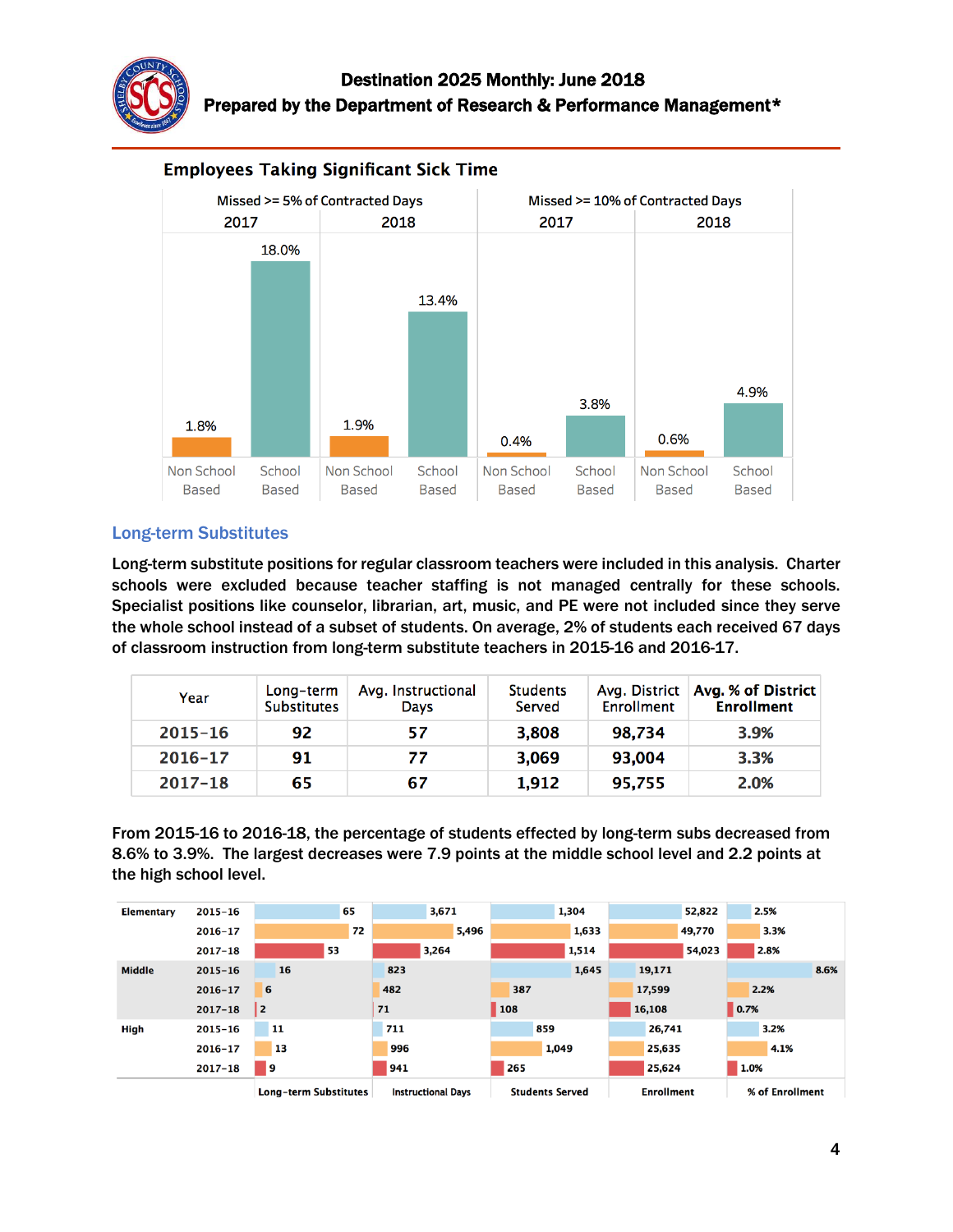

#### Teachers on Waiver

In 2018, less than one percent of students were assigned to teachers who taught outside their areas of certification, meaning they received waivers. Charter schools were excluded because teacher staffing is not managed centrally for these schools. Instances of teachers who taught outside their areas of certification were most frequent in the elementary schools.

| <b>Elementary</b> | 2016-17 | $\overline{2}$ |   | 44  |                        |        | 49,770            | 0.1% |                 |
|-------------------|---------|----------------|---|-----|------------------------|--------|-------------------|------|-----------------|
|                   | 2017-18 |                | 4 | 77  |                        |        | 54,023            | 0.1% |                 |
| Middle            | 2016-17 | 3              |   | 373 |                        | 17,599 |                   |      | 2.1%            |
|                   | 2017-18 |                |   | 32  |                        | 16,108 |                   | 0.2% |                 |
| High              | 2016-17 |                | 4 |     | 653                    |        | 25,635            |      | 2.5%            |
|                   | 2017-18 |                |   | 140 |                        |        | 25,624            | 0.5% |                 |
|                   |         | <b>Waivers</b> |   |     | <b>Students Served</b> |        | <b>Enrollment</b> |      | % of Enrollment |

#### Recommendations

In order to promote strong employee attendance and ensure all students receive high-quality instruction from their teachers every day, SCS committed to the recommendations below in 2017. Progress over the past year is provided in the right column.

| 2017 Recommendation                                                                                                                         | <b>Progress Since Then</b>                                                                                                                                                                                                                                                                                                                                                                                                                                                                                                                                                                  |
|---------------------------------------------------------------------------------------------------------------------------------------------|---------------------------------------------------------------------------------------------------------------------------------------------------------------------------------------------------------------------------------------------------------------------------------------------------------------------------------------------------------------------------------------------------------------------------------------------------------------------------------------------------------------------------------------------------------------------------------------------|
| Present a new employee attendance<br>policy for the Board's consideration<br>in the coming months.                                          | SCS will continue to monitor attendance and absence<br>$\bullet$<br>data to determine if policy changes are needed.                                                                                                                                                                                                                                                                                                                                                                                                                                                                         |
| Continue to utilize employee<br>attendance dashboards, manuals<br>and training for principals to assess<br>absenteeism at schools.          | Attendance dashboards have been published in<br>$\bullet$<br>Tableau, and SCS' Decision Analytics team will<br>transition the dashboards to Power BI in July 2018.                                                                                                                                                                                                                                                                                                                                                                                                                          |
| Build upon 2017-18 successes and<br>lessons learned from school<br>substitute budget that may<br>encourage improved employee<br>attendance. | Administration is more thorough in reporting<br>$\bullet$<br>vacancies and need for long term substitute teachers<br>Schools are reporting more accurate financial data as<br>$\bullet$<br>it relates to budgetary coding for teacher absences<br>and substitute coverage<br>School based incentives are offered to encourage<br>$\bullet$<br>improved employee attendance                                                                                                                                                                                                                  |
| Continue to promote employee<br>wellness initiatives that can improve<br>health and attendance.                                             | 8 Week Onsite Fitness Classes - Riverview Middle,<br>$\bullet$<br>Southwind HS (2), BOE and MSCEA<br>Biometric screenings increased from 18.4% to 24.8%<br>٠<br><b>Mobile Mammography Screenings - October 2018</b><br>Ask Cigna Days -20 School Locations<br>6 Monthly Lunch & Learn Seminars - 120 Attended<br>$\bullet$<br>Men's Health Awareness - June 2018<br>$\bullet$<br>71 Flu Shots in 2017 - Scheduled for Oct. 2018<br>$\bullet$<br>Fitness Challenge - July 2018<br>$\bullet$<br>Health Advocacy Engagement Goal is to increase<br>engagement by 5% among members with Chronic |